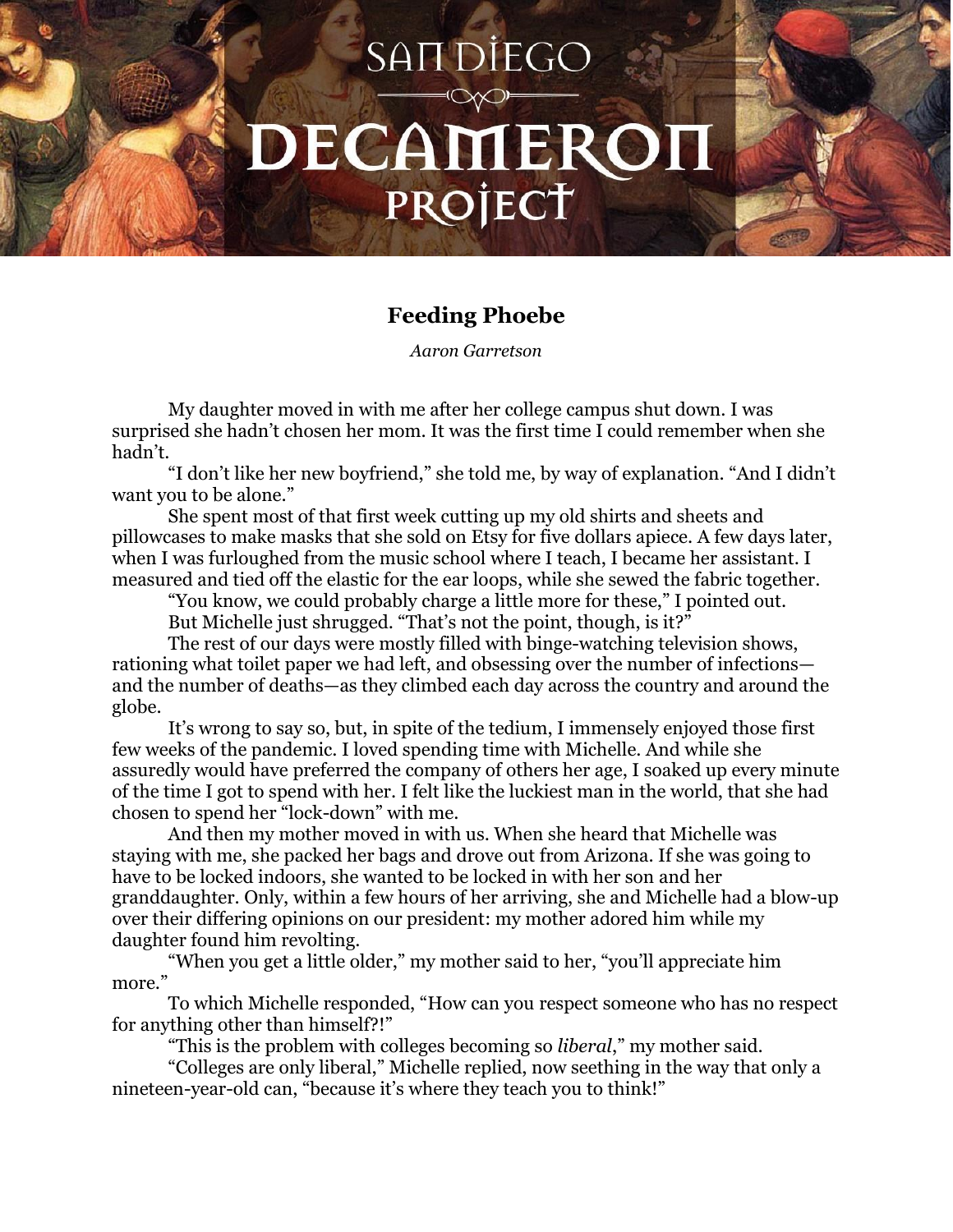So began a period of about eight weeks where I lived with a daughter and a grandmother who made every possible effort to avoid each other. Michelle's classes had resumed online by now. As had mine. We all occupied ourselves with our own separate priorities. While Michelle spent more time in her bedroom studying, my mother restricted her orbit primarily to the kitchen, where she had taken up baking sourdough and canning beans, and the bedroom (my bedroom) where she watched Hallmark films and cable news. Camped out in the living room, I set up a makeshift music studio, where I taught lessons to my students online. The apartment felt a lot smaller and a lot less cheerful. For the most part, Michelle and I ate our meals separately from my mother. At dinner, we ate on the couch while watching one of our shows, or a movie, while my mom ate alone at the table.

"You love her more than me," my mother complained one evening.

I wanted to laugh. "You'd have it otherwise?"

What finally brought an end to our general malaise and cramped discontent was a small sparrow-like bird called a Black Phoebe. It flew in from the patio and smacked straight into the window in the living room. Then, desperate to escape, it crashed into the kitchen window and fell to the floor by the stove.

"Michelle!" I called. "Michelle!"

She came running, as did my mother.

I was too stunned to react. But Michelle hurried to find a small box that she lined with cotton balls.

"It's still alive," my mom said.

"But it's hurt," said Michelle.

My mother emptied my wicker laundry basket. She laid newspaper on the table and placed the basket upside down.

"Put it in here," she said. "It might keep it from getting too stressed."

Michelle carried the bird on the bed of cotton and slipped it underneath the basket. Meanwhile, I called the Humane Society and several local veterinary clinics. Most were closed due to the pandemic, and those that were open didn't have the personnel to attend to it. The only useful advice I received was from a technician who very reluctantly—advised we keep it in a dark, quiet place and give it time to heal.

Within a few hours, the phoebe was moving around again. But it couldn't fly. And not for a lack of trying. My mother poked a branch through the wicker to give it a perch to rest on.

"We can't feed it birdseed," Michelle said, looking up from the computer.

If we were going to keep the phoebe, with the hope that it might heal on its own, we were going to need insects. And we got good at finding them. Especially my mom and Michelle. Twice a day, in the morning and evening, they went around outside on their hands and knees turning over rocks to corral pincher bugs, beetles, pill bugs. They hunted crickets, together. And ladybugs. And caterpillars. They were going to save this bird. There was no convincing them otherwise.

When it came to the virus, and the pandemic, even politics, there was little any of us could do for each other except keep our distance. But here was something they could actually do something about. Knocking spiders from their webs and picking flowers